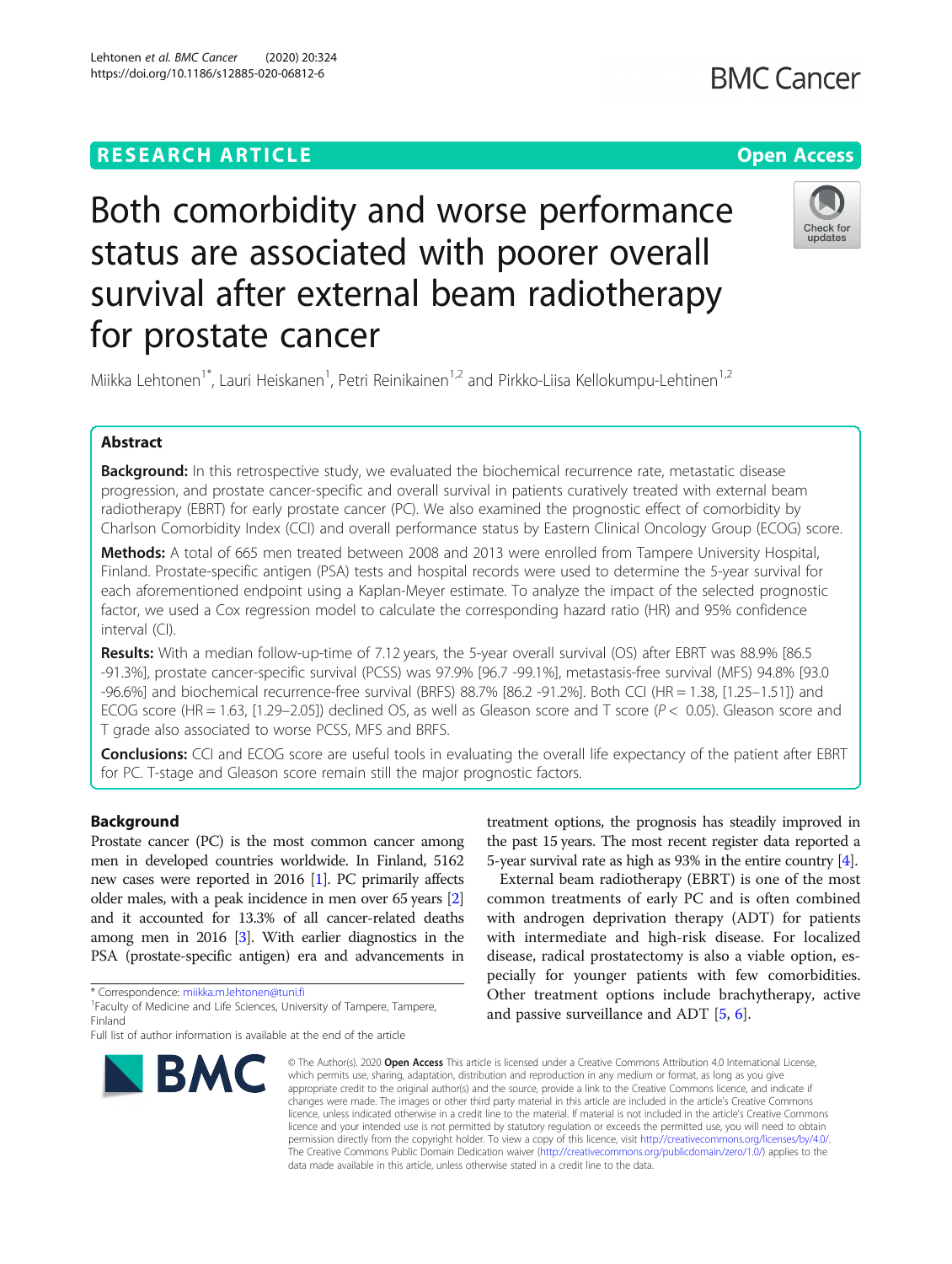The present study aimed to evaluate the treatment outcomes of prostate cancer patients in Tampere University Hospital receiving EBRT as a curative treatment for localized PC and how comorbidity and overall fitness affect the results. We used Charlson Comorbidity Index (CCI) in measurement. CCI was developed in 1980's and is eponymously named after its developer [[7\]](#page-7-0), and is still in common use. To measure overall performance in patients, we used Eastern Clinical Oncology Group (ECOG) score [[8\]](#page-7-0), which was also developed nearly 40 years ago and is equally still widespread.

Register data shows that the prostate cancer-specific survival (PCSS) rates of all patients treated in Tampere University hospital are among the best in Finland with 1-year and 5-year survival rates of 99 and 95%, respectively [[4\]](#page-7-0). However, no previous study has exclusively evaluated the outcomes of patients treated with EBRT in this region.

## Methods

# Study population, data collection, treatment, and followup

The study population was comprised of PC patients enrolled in The Clinical Registry at the Department of Oncology in Tampere University Hospital between 2010 and 2013, as well as patient data retrieved from the hospital information system from 2008 and 2009. Patients were identified from the hospital information system with a specific code depicting EBRT for PC. All patients receiving EBRT as a first-line treatment with curative intent, regardless of tumor T-score and pre-existing risk factors, were included. Only patients who met the following criteria were excluded from this five-year patient population: 1) The EBRT ended after December 31, 2013; 2) The patient was not a resident of a municipality belonging to the Pirkanmaa Healthcare District (detailed follow-up data were unavailable); 3) Metastatic disease (M1); 4) Premature cessation of EBRT due to a sudden illness (unrelated to prostate cancer); 5) EBRT as a second-line treatment (failed androgen deprivation monotherapy or salvage radiation therapy after radical prostatectomy); and 6) No radical treatment (palliative radiotherapy).

The final population was comprised of 665 men (Fig. 1). The study was approved by the ethical committee of the region, and permission to access patient report inquiries was granted by the director of the faculty of science (ETL R155025). The data collection occurred between May 2015 and March 2019 and included an assessment of the patient demographics, medical history and carcinoma-related details from the patient records of Tampere University and Tampere City Hospital.

Most men received treatment in the form of intensitymodulated radiation therapy (IMRT) with image-guided assistance ( $N = 646$ , 97.1%). The remaining cases were treated with either volumetric-modulated arc therapy (VMAT,  $N = 7$ , 1.1%) or three-dimensional conformal radiotherapy (3D-CRT,  $N = 12$ , 1.8%). Altogether, 367 men (55.1%) received androgen deprivation therapy (ADT) with a median duration of 20.3 months (range 1.6–127.4, N=). In 9 cases  $(2.5\%)$ , the duration of hormonal treatment could not be determined due to

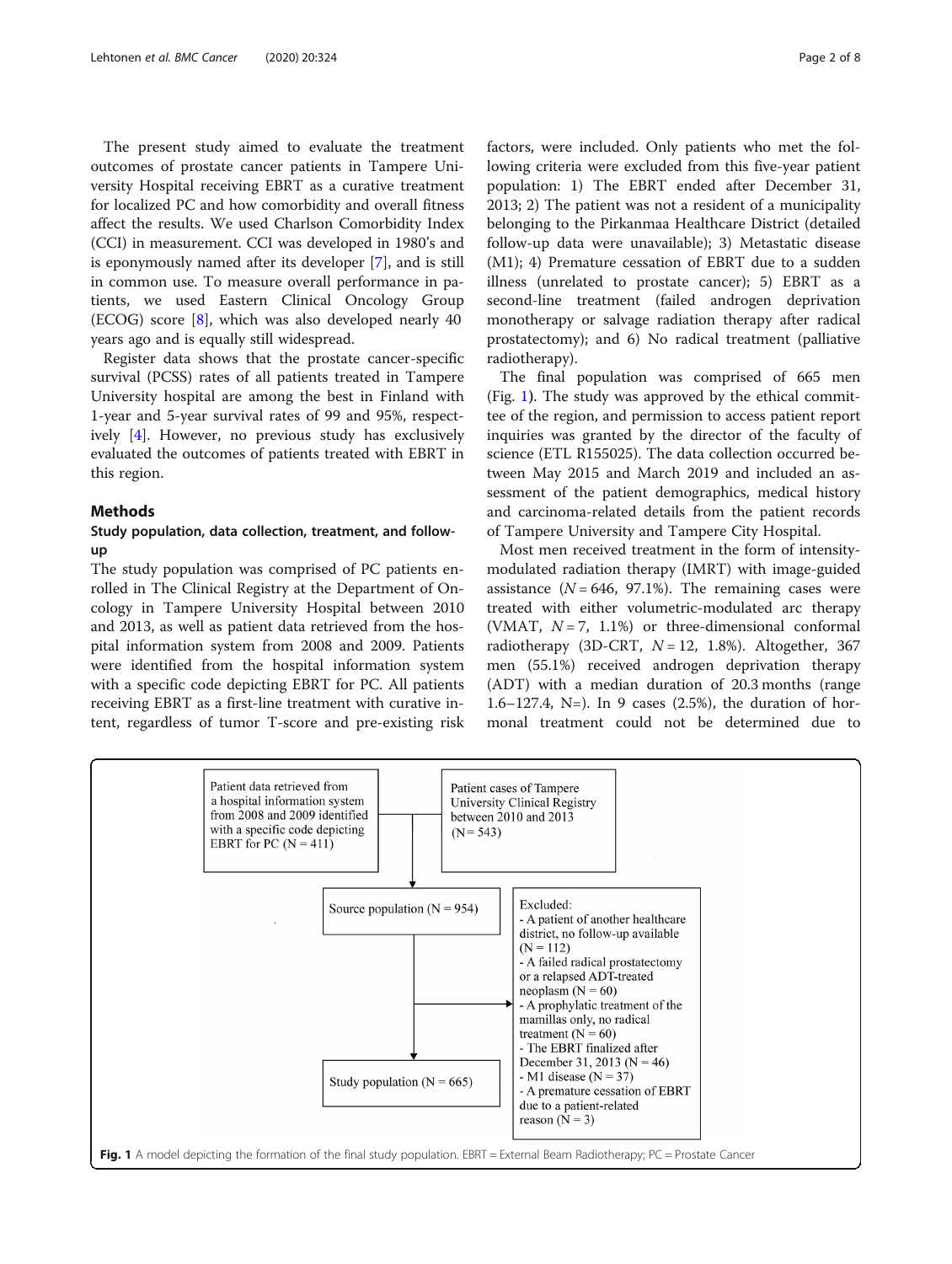missing data. Among patients receiving ADT, 283 patients (76.9%) patients received a combined neoadjuvantadjuvant –treatment, 74 patients (20.1%) received only the neoadjuvant and 11 patients (3.0%) only the adjuvant treatment.

Of patients belonging to a high recurrence risk group  $(N = 360)$  in the D'Amico classification [[9\]](#page-7-0), 295 men (81.9%) received ADT. In the intermediate-risk group  $(N = 183)$ , 62 men (33.8%) received ADT. The median duration of the medicinal treatment in the high-risk group was 25.0 months (range  $[2.0-127.4]$ ,  $N = 288$ ), and in the intermediate-risk group, it was 6.0 months (range [1.5–33.7],  $N = 61$ ). In the low-risk group  $(N = 121)$ , ADT was given to 10 men (8.3%). One patient could not be classified using the D'Amico system because of the inaccurate T grade documenting. A urologist decided to begin a neoadjuvant or adjuvant medication, based on the risk group and individual factors such as quality of life concerns. The patient had the right to decline from hormonal treatment. The long-term follow-up after EBRT was also mainly carried out by the department of urology and in lower-risk groups partly transferred back to primary healthcare.

ADT used most frequently was luteinizing-hormonereleasing hormone (LHRH) analog monotherapy with either leuprorelin or goserelin  $(N = 308, 83.9\%)$ . In 46 (12.5%) cases, this treatment was combined with antiandrogen bicalutamide. Two men (0.54%) received bicalutamide monotherapy, and 9 men (2.5%) received an LHRHagonist (degarelix). Furthermore, two men (0.54%) participated in the SPCG-13 adjuvant phase III clinical trial and were treated with six cycles of docetaxel combined with a hormonal adjuvant treatment after radiotherapy [[10\]](#page-7-0).

The initial diagnosis was performed through a pathological examination of core needle biopsies of the prostate in a vast majority of the cases ( $N = 656$ , 98.6%). In nine cases (1.4%), cancer was an incidental finding after a routine examination of the surgical pathology slides after transurethral resection of the prostate (TURP). Standardly, a transrectal 12-core biopsy procedure was used, although there were patients with fewer or more biopsy cores (median 12.0, range [2–19],  $N = 612$ ). The median percent of positive biopsy cores (PPC) was 40.0% (range 5.9% − 100%).

TNM-staging was established using both a pathology report and MRI imaging, through which the physician determined the clinical stage. Bone scans were performed to high-risk patients to exclude metastatic progression. The risk of lymph node and seminal vesicle metastasis was assessed by Memorial Sloan Kettering Cancer Center (MSKCC)-nomogram [\[11\]](#page-7-0), and the radiation plan was selected accordingly. If the risk of seminal vesicle invasion was over 15% seminal apices were included in the treatment site and if lymph node involvement risk was over 35% pelvic lymph nodes were included in the radiation fields. Based on the nomogram, 452 men (67.9%) received treatment to the prostate gland and the bases of seminal vesicles alone. In 111 men (16.7%), seminal apices were included, and in 102 men (15.3%), both seminal apices and pelvic lymph nodes were radiated in addition to the prostate. Prostate and the bases of seminal vesicles were treated with 5 mm marginal. Treatment marginal to the seminal vesicle apices and lymph nodes was 7 mm. Most patients ( $N = 536$ , 80.6%) were treated with conventional fractionation (2 Gy, 5 times a week) with a dose of 78 Gy, which has been the standard of care until the recent introduction of hypofractionated schedules. A total of 32 men (4.8%) received hypofractionated radiotherapy treatment with fractions between 2.5–3.1 Gy. The detailed characteristics of the disease profiles and treatments are shown in Tables [1](#page-3-0) and [2](#page-3-0), respectively.

Patient follow-up data were collected from the medical records of the urological or oncological departments at Tampere University Hospital and the urological department at the Tampere City Hospital. The PSA-levels were obtained from the Fimlab laboratory database used in every public health institution in Pirkanmaa Hospital District. Each patient attended a PSA laboratory control every 6 to 12 months and a doctor's appointment at least once a year after the finalization of EBRT. If the patient had symptoms that could indicate a relapse, then the controls were taken more often. The dates of death were obtained from the Tampere University hospital patient records, which are directly synchronized with the Finnish Population Information System.

### Outcomes and statistical analysis

The endpoint for biochemical recurrence-free survival (BRFS) was defined as a PSA increase by 2.0 μg/l or more from the lowest accomplished value after EBRT (nadir). The endpoint for metastasis-free survival (MFS) was determined by metastatic lesions shown in imaging. The date of death was used to determine the endpoint for overall survival (OS) and prostate-cancer specific survival (PCSS). The cause of death was determined by examining the patient records before death or by an autopsy report in selected cases.

No routine CT-scans or plain X-rays were used in the follow-up, and patients were only imaged if they had symptoms that could indicate metastatic disease or if they experienced a biochemical failure. For patients who did not reach the primary endpoint, the last registered PSA-value, physical examination (physician's appointment) or data collection date (whether the patient had died or not) was used to determine the follow-up time. Survival and follow-up times were determined from the date at which PC was diagnosed by a pathologist.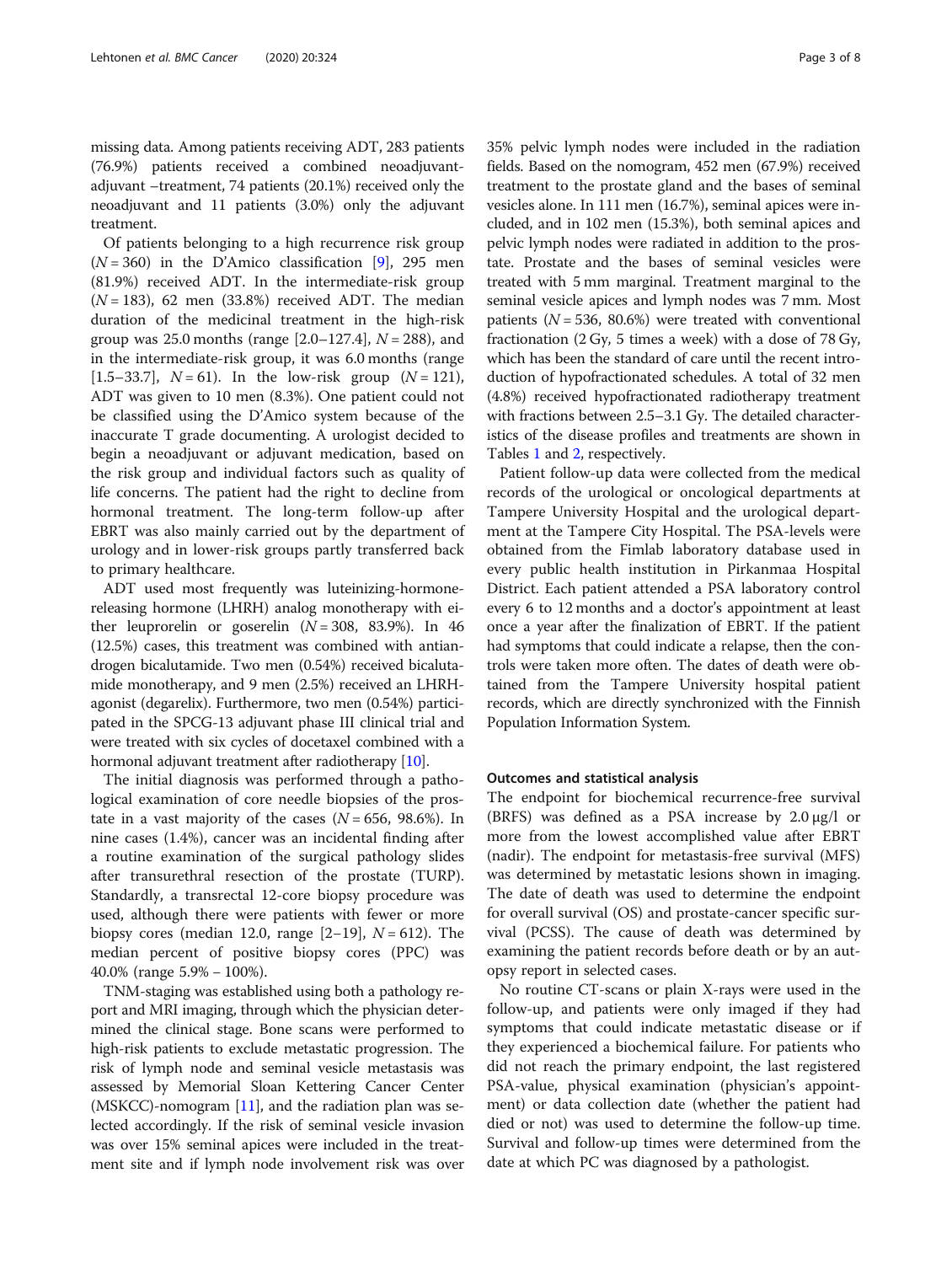<span id="page-3-0"></span>Table 1 Cancer and treatment characteristics of the study population

| Characteristics                                              |                    |
|--------------------------------------------------------------|--------------------|
| Median age at the time of diagnosis (years; range)           | 70.9 (46.1–89.0)   |
| T stage, $n$ (%)                                             |                    |
| Τ1                                                           | 347 (52.2%)        |
| T <sub>2a</sub> -b                                           | 62 (9.3%)          |
| T <sub>2c</sub>                                              | 92 (13.8%)         |
| T3                                                           | 147 (22.1%)        |
| <b>T4</b>                                                    | 16 (2.4%)          |
| unknown                                                      | 1(0.15%)           |
| N1-disease, n (%)                                            | 5 (0.75%)          |
| Gleason score, n (%)                                         |                    |
| 6                                                            | 211 (31.7%)        |
| 7                                                            | 260 (39.1%)        |
| 8                                                            | 53 (8.0%)          |
| 9                                                            | 138 (20.8%)        |
| 10                                                           | 3(0.45%)           |
| Percentage of positive biopsy cores, n (%)                   |                    |
| $1 - 10%$                                                    | 65 (9.8%)          |
| $11 - 20%$                                                   | 95 (14.3%)         |
| $21 - 30%$                                                   | 82 (12.3%)         |
| 31-40%                                                       | 63 (9.5%)          |
| 41-50%                                                       | 108 (16.2%)        |
| 51-60%                                                       | 45 (6.8%)          |
| 61-70%                                                       | 32 (4.8%)          |
| 71-80%                                                       | 20 (3.0%)          |
| 81-90%                                                       | 30 (4.5%)          |
| 91-100%                                                      | 67 (10.1%)         |
| Diagnostic transurethral resection of<br>the prostate (TURP) | 9 (1.4%)           |
| Missing data                                                 | 49 (7.4%)          |
| Median PSA-level at the time of the diagnosis (range)        | $9.0(0.9 - 694.0)$ |
| Median time from diagnosis to EBRT, months (range)           | 3.80 (0.77-83.6)   |
| Median duration of ADT, months (range)                       | 20.0 (1.6-125.7)   |
| Fractionation type, n (%)                                    |                    |
| conventional                                                 | 633 (95.2%)        |
| hypofractionated                                             | 32 (4.8%)          |
| Average performance status (ECOG score), n (%)               |                    |
| 0                                                            | 348 (52.3%)        |
| 1                                                            | 281 (42.3%)        |
| $\overline{2}$                                               | 33 (5.0%)          |
| 3                                                            | 3(0.45%)           |
| Charlson Comorbidity Index, n (%)                            |                    |
| 0                                                            | 298 (44.8%)        |
| 1                                                            | 190 (28.6%)        |
| $\overline{2}$                                               | 98 (14.7%)         |

Table 1 Cancer and treatment characteristics of the study population (Continued)

| Characteristics |             |
|-----------------|-------------|
| 3               | 37 (5.6%)   |
| $\overline{4}$  | 20 (3.0%)   |
| 5               | 13 (2.0%)   |
| 6               | $6(0.90\%)$ |
| 7               | $2(0.30\%)$ |
| 8               | 1(0.15%)    |

The data were analyzed using SPSS Statistics 23.0 (IBM Corporation, Armonk, NY, USA) statistical analysis software. By using the aforementioned endpoints, we plotted age-adjusted Kaplan-Meyer curves for BRFS, MFS, PCSS, and OS. To study potential prognostic factors, we used Cox proportional hazards regression model (Forward: LR method). The factors included in the analysis were age at the time of diagnosis, Gleason score, PSA-level at diagnosis, T-stage, N-stage, ADT, ECOG-score and Charlson Comorbidity Index (CCI) score. The variables included in final models were chosen based on their significance preliminary models. P-values below 0.05 were considered statistically significant. The frequencies and weights of different Charlson comorbidities are shown in Table [3](#page-4-0). CCI points are determined by summing the weights of the patient's comorbidities.

| Table 2 Radiotherapy schedules of the study population |  |  |  |  |
|--------------------------------------------------------|--|--|--|--|
|--------------------------------------------------------|--|--|--|--|

| Characteristics    | Ν              | $\%$ |
|--------------------|----------------|------|
| EBRT dose (Gy)     |                |      |
| 60                 | 3              | 0.45 |
| 62                 | 7              | 1.1  |
| 66                 | 1              | 0.15 |
| 67.5               | $\mathbf{1}$   | 0.15 |
| 70.2               | 20             | 3.0  |
| 72                 | 61             | 9.2  |
| 74                 | 27             | 4.1  |
| 75                 | $\mathbf{1}$   | 0.15 |
| 76                 | $\overline{4}$ | 0.60 |
| 78                 | 536            | 80.6 |
| 80                 | $\overline{4}$ | 0.60 |
| Fraction size (Gy) |                |      |
| $\overline{2}$     | 633            | 95.2 |
| 2.5                | $\mathbf{1}$   | 0.15 |
| 2.6                | 1              | 0.15 |
| 2.7                | 20             | 3.0  |
| 3                  | 3              | 0.45 |
| 3.1                | 7              | 1.1  |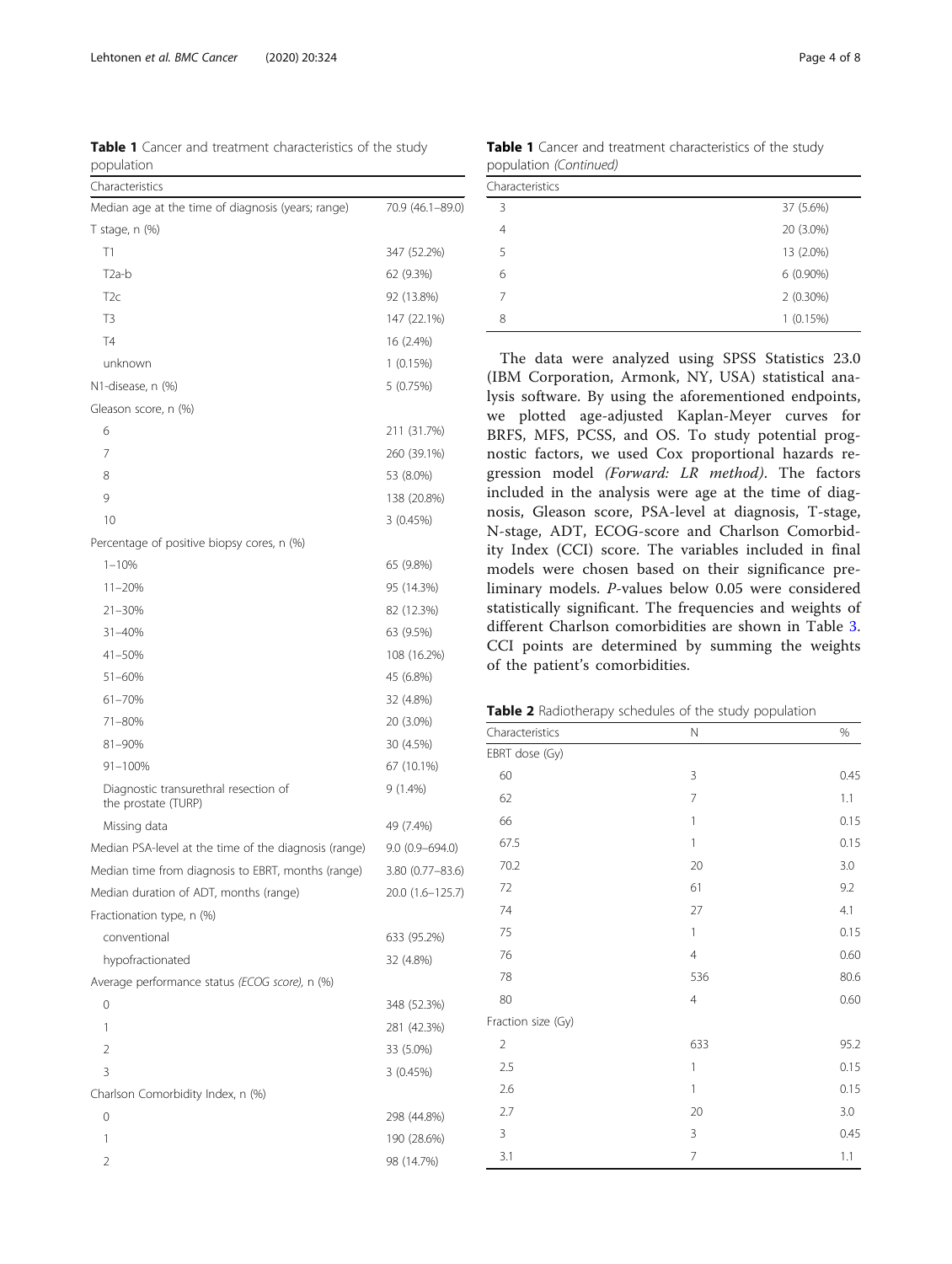<span id="page-4-0"></span>Table 3 Patient comorbidities characteristics

| Charlson Comorbidity                      | Weight         | N              | %        |
|-------------------------------------------|----------------|----------------|----------|
| Diabetes without complications            | 1              | 129            | 19.4     |
| Chronic pulmonary disease                 | 1              | 94             | 14.1     |
| Cerebrovascular disease                   | 1              | 58             | 8.7      |
| Myocardial infarction                     | 1              | 57             | 8.6      |
| Connective tissue disease                 | 1              | 53             | 8.0      |
| Congestive heart failure                  | 1              | 30             | 4.5      |
| Dementia                                  | 1              | 22             | 3.3      |
| Peripheral vascular disease               | 1              | 18             | 2.7      |
| Peptic ulcer disease                      | 1              | 15             | 2.3      |
| Liver disease, mild                       | 1              | $\mathfrak{D}$ | 0.30     |
| Renal disease, moderate or severe         | $\mathfrak{D}$ | 60             | 9.0      |
| Diabetes with end organ damage            | 2              | 22             | 3.3      |
| Malignant tumor (within five years)       | $\mathfrak{D}$ | 17             | 2.6      |
| Leukemia, polycythemia                    | 2              | 4              | 0.60     |
| Lymphoma, multiple myeloma                | 2              | 3              | 0.45     |
| Hemiplegia                                | $\mathfrak{D}$ | $\mathfrak{D}$ | 0.30     |
| Liver disease, moderate or severe         | 3              | $\mathfrak{D}$ | 0.30     |
| Metastatic solid malignancy               | 6              | $\Omega$       | $\Omega$ |
| Acquired immunodeficiency syndrome (AIDS) | 6              | $\Omega$       | $\Omega$ |

To study the effects of performance status and comorbidity separately, we plotted two distinct models. In the first model, the CCI score was used as a categorical variant. Comorbidity was classified into three categories: no comorbidity  $(CCI = 0)$ , mild to moderate comorbidity  $(CCI = 1-3)$  and severe comorbidity  $(CCI = 4$  or more). In the second model, ECOG score was used as a categorical variant. Overall performance was classified: normal  $(ECOG = 0)$ , mild restrictions (symptoms only during strenuous exercise, ECOG =1) and from moderate to severe restrictions (symptomatic during normal daily activities,  $ECOG = 2$  or more). To assess the potential presence of multicollinearity in the models, we calculated variance inflation factors (VIFs). With all VIFs being under 1.4, no significant multicollinearity was found. A one-way ANOVA test was also performed.

## Results

In a median follow-up time of 7.12 years (standard deviation ±2.4 years, range 6.2–176.8 months), biochemical recurrence was observed in 137 (20.6%) patients. Among 367 men receiving ADT, 94 (25.6%) experienced a relapse, and for 24 of those (6.5%), the relapse occurred during the ongoing ADT treatment. The 5-year ageadjusted BRFS for the entire study population was 88.7% with a standard error (ste) of 0.013. The 95-% confidence interval (CI) was [86.2 -91.2%].

Altogether, 54 (8.1%) patients were diagnosed with metastatic disease during the follow-up. The 5-year MFS was 94.8% (ste: 0.009, [93.0 -96.6%]). The primary metastatic sites were bone ( $N = 43, 79.6\%$ ), lymph nodes ( $N =$ 17, 31.5%), lungs ( $N = 5$ , 9.3%), adrenal glands ( $N = 2$ , 3.7%), orbit ( $N = 1, 1.9%$ ) and liver ( $N = 1, 1.9%$ ).

158 men (23.8%) died during the follow-up. The 5 year age-adjusted PCSS was 97.9% (ste: 0.006, [96.7 -99.1%]), and the 5-year OS was 88.9% (ste: 0.012, [86.5 -91.3%]). Three leading causes of death were cardiovascular disease ( $N = 39, 24.7\%$ ), followed by other malignancies than prostate cancer  $(N = 33, 20.9%)$  and finally prostate cancer  $(N = 31, 19.6\%)$ . The cause of death remained unknown in 13 cases (8.2%) but was unlikely prostate cancer-related, as no biochemical recurrence or metastatic disease was registered for these cases. Other causes included neurological (including dementia,  $N =$ 18, 11.4%), infection  $(N = 10, 6.3)$ , pulmonary fibrosis or COPD ( $N = 9, 5.7\%$ ), trauma ( $N = 3, 1.9\%$ ) and uremia  $(N = 2, 1.3\%).$ 

# Prognostic factors

The main findings considering prognostic factors on overall survival are listed in Table 4. In the first model, we evaluated how Charlson Comorbidity Index influenced overall survival after EBRT (Fig. [2\)](#page-5-0). Overall, CCI had a statistically significant effect ( $P = < 0.001$ ). Compared to the baseline patients with no comorbidity

**Table 4** Prognostic factors associated with overall mortality after EBRT

| <b>Model 1.</b> Charlson Comorbidity Index used as categorical variant. |      |                 |              |  |
|-------------------------------------------------------------------------|------|-----------------|--------------|--|
| Factor                                                                  | HR   | 95-% CI         | P-value      |  |
| $CCI = 0 (N = 298)$                                                     |      |                 | < 0.001      |  |
| $CCI = 1-3$ (N = 324)                                                   | 1.38 | $[0.97 - 1.97]$ | $0.078$ (NS) |  |
| $CCI = 4$ or more $(N = 42)$                                            | 6.11 | $[3.76 - 9.92]$ | < 0.001      |  |
| Gleason score                                                           | 1.21 | $[1.04 - 1.41]$ | 0.015        |  |
| T-grade                                                                 | 1.11 | $[1.01 - 1.21]$ | 0.030        |  |
| Zubrod score                                                            | 1.63 | $[1.29 - 2.05]$ | < 0.001      |  |
|                                                                         |      |                 |              |  |

Not significant: Androgen deprivation therapy ( $P = 0.70$ ), age ( $P = 0.27$ ), N-grade ( $P = 0.75$ ), PSA-value before diagnosis ( $P = 0.15$ ).

Model 2. Performance status used as categorical variant.

| $Z = 0$ (N = 348)          |      |                 | < 0.001 |
|----------------------------|------|-----------------|---------|
| $Z = 1$ (N = 281)          | 2.20 | $[1.54 - 3.13]$ | < 0.001 |
| $Z = 2$ or more $(N = 36)$ | 2.22 | $[1.21 - 4.09]$ | 0.010   |
| Charlson Comorbidity Index | 1.38 | $[1.25 - 1.51]$ | < 0.001 |
| Gleason score              | 1.19 | $[1.02 - 1.39]$ | 0.026   |
| T-grade                    | 1.11 | $[1.02 - 1.22]$ | 0.022   |

Not significant: Androgen deprivation therapy ( $P = 0.88$ ), age ( $P = 0.18$ ), N-grade  $(P = 0.77)$ , PSA-value before diagnosis  $(P = 0.080)$ 

 $N = 665$ . Abbreviations: NS not significant, HR hazard ratio, C confidence interval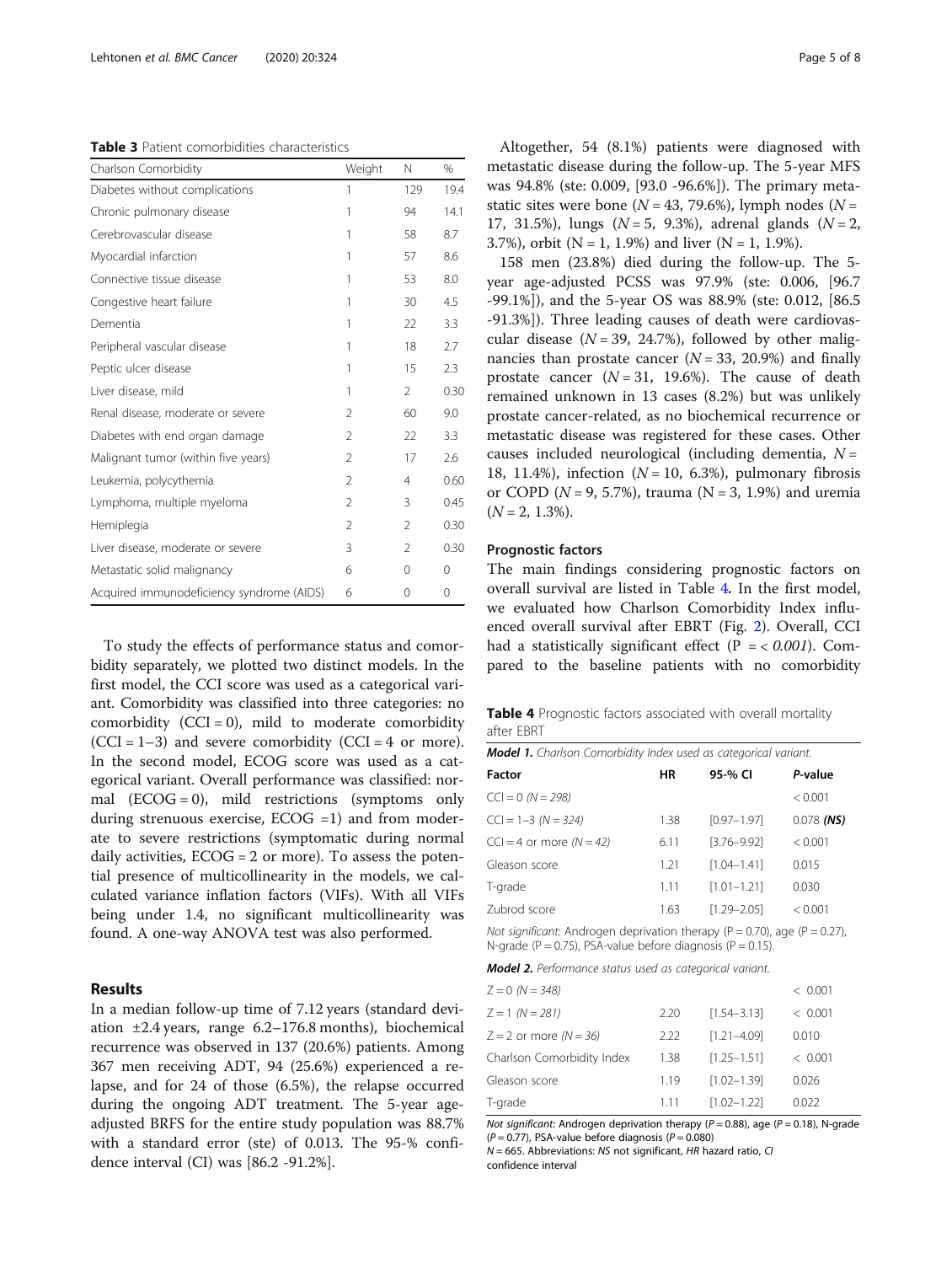<span id="page-5-0"></span>

(CCI = 0,  $N = 298$ ), the population with severe comorbidity (CCI = 4,  $N = 42$ ) had over 6-fold increased a risk of death with a hazard ratio (HR) of 6.11 (95-% CI =  $[3.76-$ 9.92],  $P = < 0.001$ ). Men with mild to moderate comorbidity (CCI = 1–3,  $N = 324$ ), had not a statistically significant difference compared to the  $CCI = 0$  population (HR = 1.38,  $[0.97-1.97]$ ,  $P = 0.078$ ). Other factors that had an effect on overall survival were Gleason score  $(HR = 1.21,$ [1.04–1.41],  $P = 0.015$ ), T-stage (HR = 1.11, [1.01–1.21],  $P = 0.030$ ) and overall performance score (HR = 1.63, [1.29–2.05],  $P = < 0.001$ ). Androgen deprivation therapy  $(P = 0.70)$ , age  $(P = 0.27)$ , N-grade  $(P = 0.75)$  and PSAvalue before diagnosis  $(P = 0.15)$  were not a statistically significant prognostic factors in these patients.

In the second model, overall performance score was used as categorical variant (Fig. 3). Compared to the baseline (ECOG = 0,  $N = 348$ ), men with mild restrictions  $(Z = 1, N = 281)$  had an increased risk of death  $(HR = 2.20, [1.54-3.13], P = <0.001)$ . Similarly, men with moderate to severe restrictions (ECOG  $\geq 2$ ,  $N = 36$ ) had an increased risk (HR = 2.22, [1.21-4.09,  $P = 0.010$  compared to the ECOG = 0 patients. There was not a statistically significant difference between groups  $ECOG = 1$  and  $ECOG \geq 2$ . Other factors that increased the risk (as in Model 1) were Gleason score  $(HR = 1.19, [1.02-1.39, P = 0.026)$  and T-stage (HR = 1.11, [1.02–1.22],  $P = 0.022$ ], as well as CCI score (HR = 1.38,  $[1.25-1.51]$ ,  $P = < 0.001$ ).

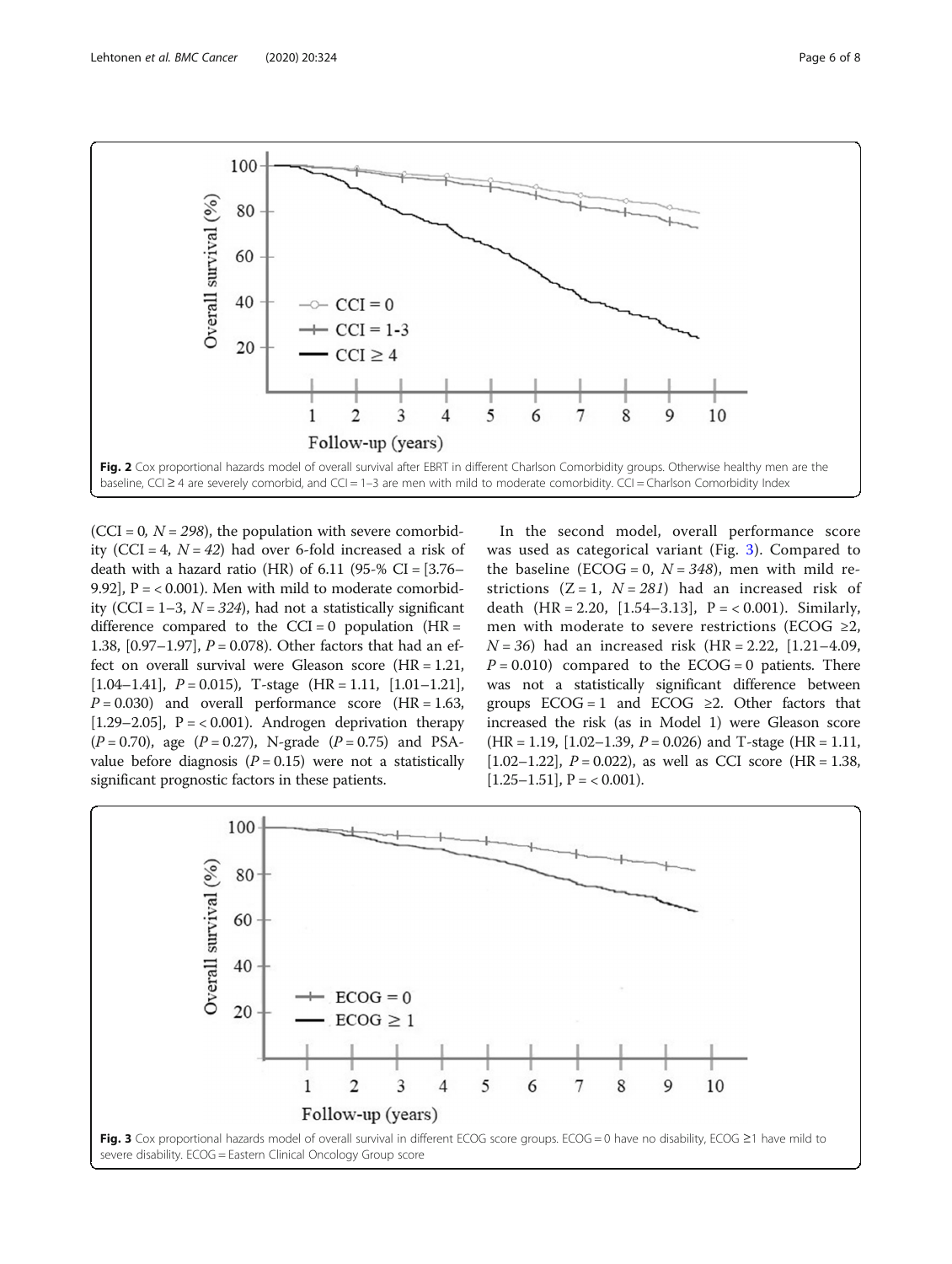Neither comorbidity nor overall performance score increased the risk of biochemical recurrence (P-values 0.24 and 0.15, respectively), emergence of the first metastasis (P-values 0.59 and 0.83) or prostate-cancer related mortality (P-values 0.076 and 0.31). T-stage (HR = 1.23, [1.11–1.36],  $P < 0.001$ ] and Gleason score (HR = 1.19, [1.02–1.41],  $P = 0.036$ ) increased the risk of biochemical relapse. T-stage (HR = 1.29, [1.08–1.53],  $P = 0.004$ ), N-stage  $(HR = 4.01, [1.22-13.1], P = 0.022)$  and Gleason score (HR = 1.63, [1.24–2.15], P < 0.001) declined the metastasis-free survival. T-stage  $(HR = 1.52, [1.19-1.94], P = 0.001)$  and Gleason score (HR = 1.44, [1.01–2.06],  $P = 0.044$ ) increased the risk of prostate-cancer death. In sub-group analysis, whether the patient was hypofractionated or not, had not any effect on OS, PCSS, MFS or BRFS  $(P > 0.9)$ .

# **Discussion**

Our results show that the radical radiotherapy treatment results of early prostate cancer are excellent. Overall the 5 year OS (88.9%), PCSS (97.9%), MFS (94.8%) and BRFS (88.7%) were similar or better compared with the figures reported in other studies [\[12](#page-7-0)–[18\]](#page-7-0). In recent years, there have been some large high-quality population-based studies that have demonstrated an association between increased overall mortality and comorbidity [[19](#page-7-0)–[21](#page-7-0)]. Smaller studies have found similar results earlier [\[22](#page-7-0)–[24\]](#page-7-0). CCI has been shown to be a continuous variable in larger studies [\[19,](#page-7-0) [20](#page-7-0)], and we would probably have noticed a statistically significant effect with greater N in group CCI =  $1-3$ .

Radiotherapy remains still a very important curative treatment of early prostate cancer with or without ADT. ADT increases the risk of myocardial infarction and diabetes, but the absolute risk increases similarly whether the patient has pre-existing conditions or not according to previous studies [\[25](#page-7-0)]. Adjuvant chemotherapy with docetaxel did not improve biochemical disease-free survival after radical RT according to the recent results of Scandinavian Prostate Cancer Group trial-13 (SPCG-13) [[10\]](#page-7-0). Based on our results we should more carefully take into account patients' comorbidities and performance status when selecting treatment options for the elderly patient population.

Compared to earlier studies, this study showed that comorbidity and overall performance score affect overall survival independently. Most previous studies have focused on the Charlson Comorbidity Index alone. This study also used a differed stratification compared to previous studies. Both Rajan and Berglund used  $CCI \geq 3$  as a threshold for severe comorbidity [[19,](#page-7-0) [20\]](#page-7-0), but we demonstrated with a quite small  $N = 62$  that in group CCI ≥ 4 patients have a 3.8–10 times the risk of dying after EBRT compared to healthy. CCI  $\geq$  4 could be a threshold value if the Charlson Comorbidity Index is used in daily practice in deciding the suitable treatment.

The present study had several limitations. This was an observational retrospective study without randomization or blinding. The number was quite small and comprised of 665 men. However, all the patients were treated in the same institution according to the same guidelines. Additional strengths of this study include very careful data collecting and non-selectiveness. We did not exclude any patients due to age, general condition or functioning-related factors, and the present cohort is hence comparable to the actual patient population treated with radiation therapy in general hospitals. The analysis of the material was quite comprehensive. However, we did not collect data on all possible contributing factors, such as familial history of prostate cancer or marital status. Some additional factors, such as the percentage of cancer volume (PCV), were investigated in preliminary models but then dropped due to lacking significance compared to other factors. We focused on survival and did not address matters such as quality of life or adverse effects of the treatment, which could be important from patient's perspective.

# Conclusion

Charlson comorbidity is associated with weaker overall survival after EBRT for prostate cancer even if the overall performance status of the patient is considered, and both CCI and ECOG score have an independent effect. More study is needed, at which point exactly patient's disease burden and overall fitness should exclude EBRT.

#### Abbreviations

3D-CRT: Three-dimensional Conformal Radiotherapy; ADT: Androgen Deprivation Therapy; ANOVA: Analysis of Variance; BRFS: Biochemical recurrence-free Survival; CI: Confidence Interval; CCI: Charlson Comorbidity Index; COPD: Chronic Obstructive Pulmonary Disease; CT: Computer Tomography; EBRT: External Beam Radiotherapy; ECOG: Eastern Clinical Oncology Group; Gy: Gray; HR: Hazard Ratio; IMRT: Intensity-modulate Radiation Therapy; LHRH: Luteinizing-hormone-releasing Hormone; MFS: Metastasis-free Survival; MRI: Magnetic Resonance Imaging; MSKCC: Memorial Sloan Kettering Cancer Center; OS: Overall Survival; PC: Prostate Cancer; PCSS: Prostate Cancer-specific Survival; PCV: Percentage of Cancer Volume; PPC : Percentage of Positive Biopsy Cores; PSA: Prostatespecific Antigen; SPCG: Scandinavian Prostate Cancer Group; TURP: Transurethral Resection of the Prostate; VIF: Variance Inflation Factor; VMAT: Volumetric-modulated Arc Therapy

#### Acknowledgments

The authors would like to thank Tiina Luukkaala for assistance with the statistical analysis, Timo Lohiranta for assistance with the initial data extractions and Irja Kolehmainen for contributions to the required permits and general arrangements.

### Authors' contributions

P.K. designed, directed and coordinated this study. M.L. and L.H. performed data collecting. M.L. performed the statistical analysis. M.L., L.H., P.R., and P.K. participated in the writing of the article. All authors have read and approved the manuscript.

#### Funding

This study was financially supported by the Competitive State Research Financing of the Expert Responsibility Area of Tampere University Hospital,